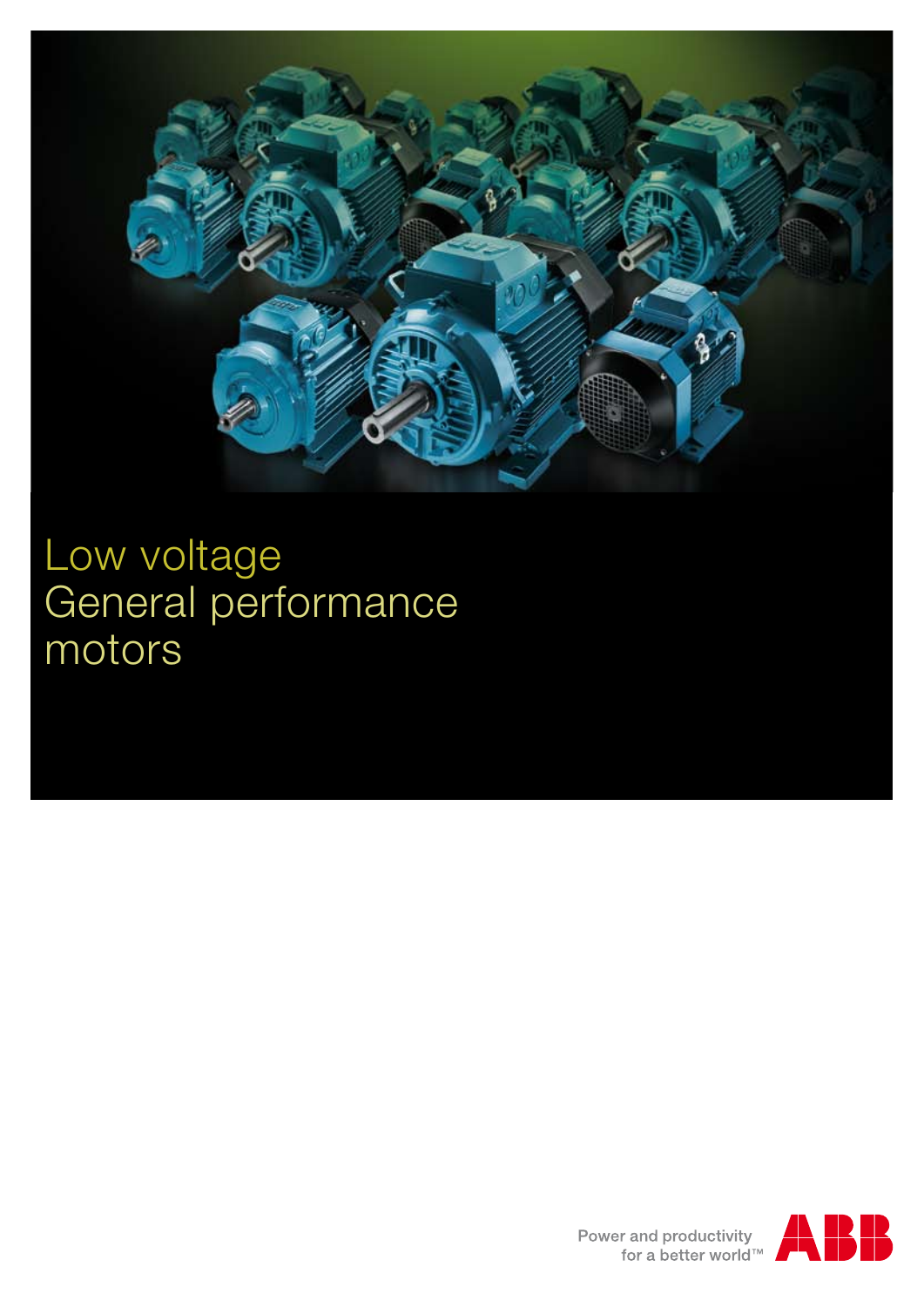# **Simplicity**

General performance motors are best suited for basic applications where simplicity and off-the-shelf availability are paramount. With ABB quality and support these motors have the features appreciated by volume customers and serial OEM's.

Motors are of EFF2 efficiency and have 1 year warranty.



# **General performance aluminum motors**

| <b>Motor types</b>  | M2AA 56 to 250 |
|---------------------|----------------|
| <b>Output range</b> | 0.25 to 55 kW  |
| <b>Poles</b>        | 2 to 6 poles   |

*ABB (www.abb.com) is a leader in power and automation technologies that enable utility and industry customers to improve performance while lowering environmental impact. The ABB Group of companies operates in around 100 countries and employs about 120,000 people.*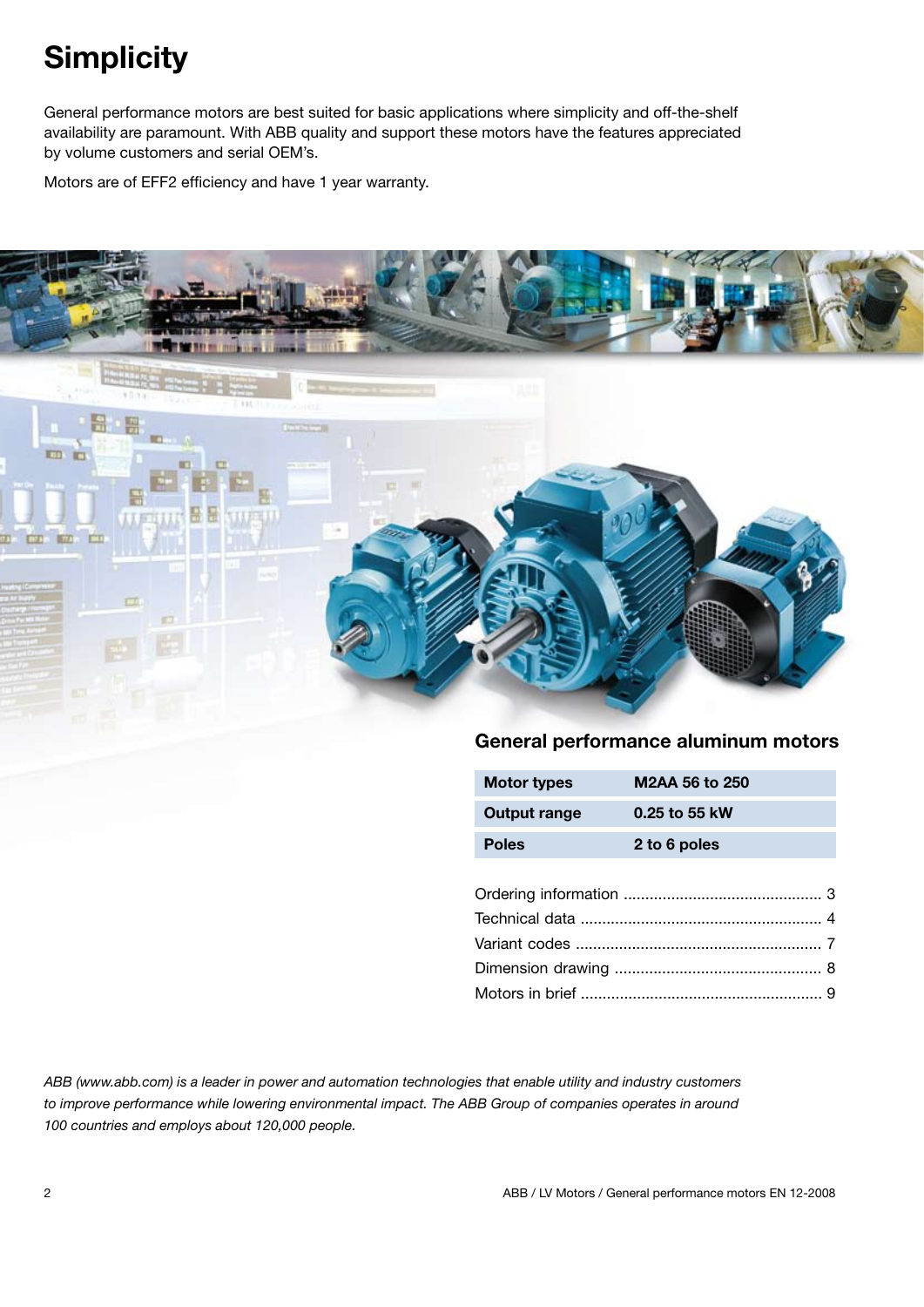# **Ordering information**

When placing an order, please state the following minimum data in the order, as in the example.

The product code of the motor is composed in accordance with the following example.

# **Motor size**



# **Explanation of the product code**

## **Positions 1 to 4**

**3GAA** = Totally enclosed motor with aluminum stator frame

### **Position 4**

Type of rotor **A** = Squirrel cage rotor

### **Positions 5 and 6**

| $05 = 56$  | $13 = 132$ |
|------------|------------|
| $06 = 63$  | $16 = 160$ |
| $07 = 71$  | $18 = 180$ |
| $08 = 80$  | $20 = 200$ |
| $09 = 90$  | $22 = 225$ |
| $10 = 100$ | $25 = 250$ |
| $11 = 112$ |            |

### **Position 7** Pole pairs  $1 = 2$  poles  $2 = 4$  poles  $3 = 6$  poles

## **Positions 8 to 10** Running number

**Position 11 ‑** (dash)

# Motor type M2AA 112 M Pole number 4 Mounting arrangement (IM-code) IM B3 (IM 1001) Rated output 4 kW Product code 3GAA 112 101-ADE Variant codes if needed

# A Motor type

- B Motor size
- C Product code
- D Code for mounting arrangement
- E Voltage and frequency code F Generation code
- followed by variant codes

# **Position 12**

- Mounting arrangement
- **A** = Foot-mounted motor
- **B** = Flange-mounted motor.
- Large flange with clearance holes. **C** = Flange-mounted motor.
- Small flange with tapped holes. **F** = Foot- and flange-mounted motor.
- Special flange.
- **H** = Foot- and flange-mounted motor. Large flange with clearance holes.
- $J =$  Foot- and flange-mounted motor. Small flange with tapped holes.
- $N =$  Flange-mounted (CI ring flange FF)
- **P** = Foot-and flange-mounted motor (CI ring flange FF).

# **Position 13**

Voltage and frequency: See tables below

### **Position 14** Version **A,B,C,D,E,G...** = Generation code followed by variant codes

# **Code letters for supplementing the product code - single speed motors**

|              | Code letter for voltage and frequency                               |            |               |                    |  |  |  |  |  |  |  |  |  |  |
|--------------|---------------------------------------------------------------------|------------|---------------|--------------------|--|--|--|--|--|--|--|--|--|--|
|              | Direct start or, with $\Delta$ -connection, also Y/ $\Delta$ -start |            |               |                    |  |  |  |  |  |  |  |  |  |  |
| <b>Motor</b> | S<br>D                                                              |            |               |                    |  |  |  |  |  |  |  |  |  |  |
| size         | 50 Hz                                                               | 60 Hz      | 50 Hz         | 60 Hz              |  |  |  |  |  |  |  |  |  |  |
| 56-132       | $220 - 240$ VA                                                      | 250-280 VD | 380-420 VA    | 440-480 VA         |  |  |  |  |  |  |  |  |  |  |
|              | 380-420 VY                                                          | 440-480 VY | 660-690 VY    |                    |  |  |  |  |  |  |  |  |  |  |
| 160-200      | $220 - 240$ VA                                                      |            | 380-420 VA    | 440-480 VA         |  |  |  |  |  |  |  |  |  |  |
|              | 380-420 VY                                                          | 440-480 VY | 660-690 VY    |                    |  |  |  |  |  |  |  |  |  |  |
| 225-250      | 220. 230 VA                                                         |            | 380.400.415VA | 440 V <sub>A</sub> |  |  |  |  |  |  |  |  |  |  |
|              | 380.400.415 VY                                                      | 440 VY     | 660, 690 VY   |                    |  |  |  |  |  |  |  |  |  |  |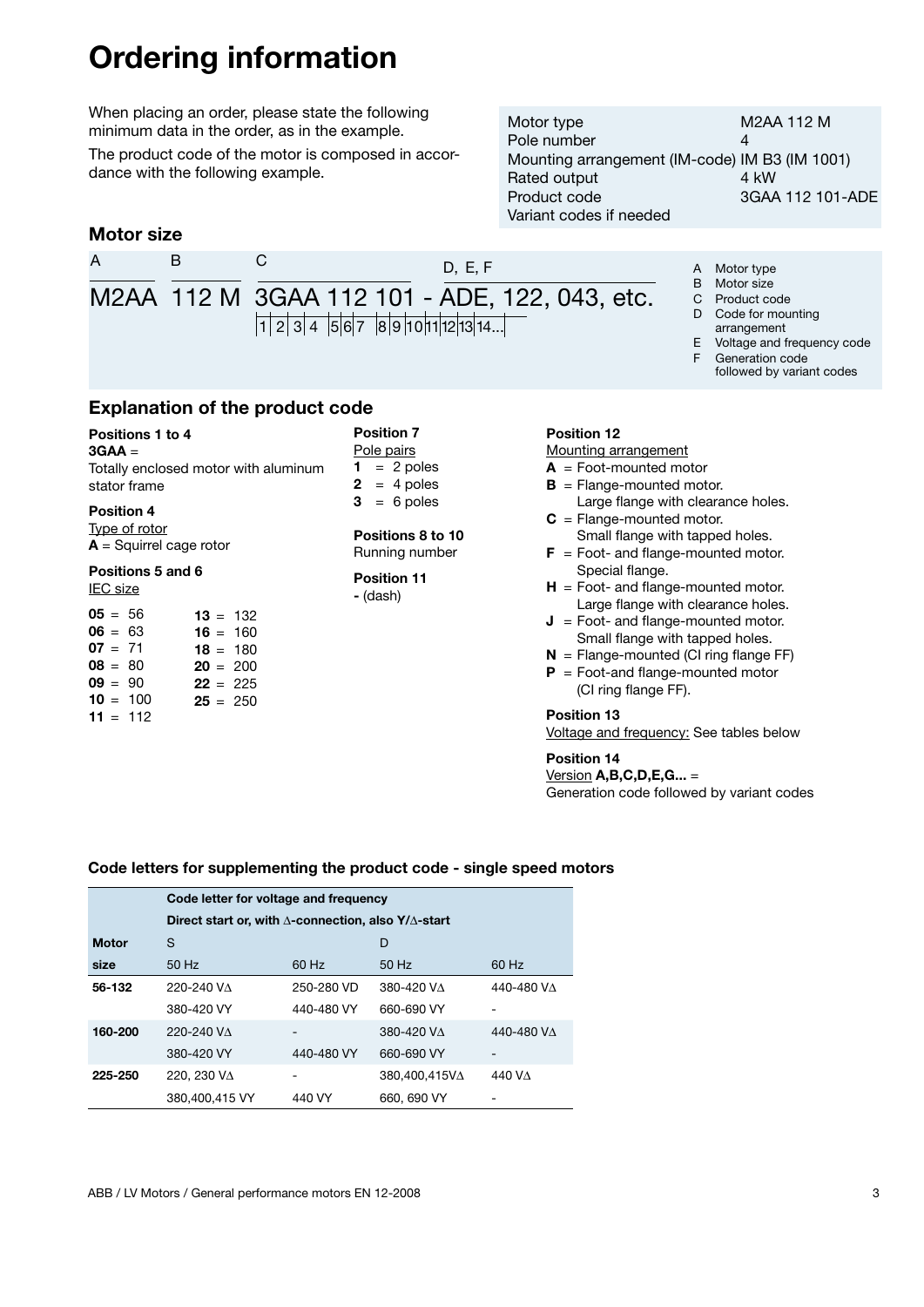**Technical data for totally enclosed squirrel**



|              | EFF 2<br>V1000030<br><b>Technical data for totally enclosed squirrel</b>                                         |                                            |              |                                                                                                                                                                              |              |                              |                   |               |               |                 |                      |            |                           |             |                               |                                                                                             |            |                          |
|--------------|------------------------------------------------------------------------------------------------------------------|--------------------------------------------|--------------|------------------------------------------------------------------------------------------------------------------------------------------------------------------------------|--------------|------------------------------|-------------------|---------------|---------------|-----------------|----------------------|------------|---------------------------|-------------|-------------------------------|---------------------------------------------------------------------------------------------|------------|--------------------------|
|              | cage three phase motors                                                                                          |                                            |              |                                                                                                                                                                              |              |                              |                   |               |               |                 |                      |            |                           |             |                               |                                                                                             |            |                          |
|              | IP 55 - IC 411 - Insulation class F, temperature rise class B<br>IE1 Efficiency class acc. to IEC 60034-30; 2008 |                                            |              |                                                                                                                                                                              |              |                              |                   |               |               |                 |                      |            |                           |             |                               |                                                                                             |            |                          |
|              |                                                                                                                  |                                            |              |                                                                                                                                                                              |              |                              | Efficiency        |               | Efficiency    |                 |                      |            |                           |             |                               | Moment                                                                                      |            |                          |
| Out-         |                                                                                                                  |                                            |              |                                                                                                                                                                              | Speed        | IEC 60034-<br>$2 - 1$ ; 2007 |                   | 1996          | IEC 60034-2;  | Power<br>factor | Current              |            | Torque                    |             |                               | of inertia                                                                                  |            | Sound<br>Weight pressure |
| put<br>kW    | Motor type                                                                                                       |                                            | Product code |                                                                                                                                                                              | r/min        | Full                         | 3/4               | Full          | 3/4           | $cos \varphi$   | $I_{N}$              |            | $T_{N}$                   | T,          | $\underline{T}_{\text{max}}$  | $J = 1/4$<br>GD <sup>2</sup>                                                                | kg         | level LP                 |
|              |                                                                                                                  |                                            |              |                                                                                                                                                                              |              | load                         | load<br>100% 75%  | load<br>100%  | load<br>75%   | 100%            | A                    | $I_{N}$    | Nm                        | $T_{N}$     | $T_{\scriptscriptstyle\rm N}$ | kgm <sup>2</sup>                                                                            |            | dB(A)                    |
|              |                                                                                                                  | $3000$ r/min = 2-poles                     |              |                                                                                                                                                                              | 400 V 50 Hz  |                              |                   |               |               |                 |                      |            | <b>Basic design</b>       |             |                               |                                                                                             |            |                          |
| 0.09<br>0.12 | <b>M2AA 56 A</b><br><b>M2AA 56 B</b>                                                                             |                                            | 3GAA<br>3GAA | 051 001-••A<br>051 002-••A                                                                                                                                                   | 2820<br>2840 | 59.8<br>67.2                 | 53.3<br>63.8      | 60.2<br>67.5  | 53.7<br>64.1  | 0.69<br>0.64    | 0.32<br>0.41         | 3.9<br>4.1 | 0.31<br>0.41              | 2.9<br>3.2  | 2.7<br>2.8                    | 0.00011<br>0.00012                                                                          | 3.2<br>3.4 | 48<br>48                 |
| 0.18         | M2AA 63 A                                                                                                        |                                            | 3GAA         | 061 001- $\bullet$ C                                                                                                                                                         | 2820         | 73.7                         | 70.6              | 74.2          | 71.0          | 0.64            | 0.56                 | 4.2        | 0.62                      | 3.5         | 3.1                           | 0.00013                                                                                     | 3.9        | 54                       |
| 0.25         | M2AA 63 B                                                                                                        |                                            | 3GAA         | 061 002- $\bullet$ C                                                                                                                                                         | 2810         | 77.5                         | 75.8              | 78.0          | 76.1          | 0.71            | 0.66                 | -4.5       | $0.87$ 3.6                |             | 3.3                           | 0.00016                                                                                     | 4.4        | 54                       |
| 0.37<br>0.55 | <b>M2AA 71 A</b><br><b>M2AA 71 B</b>                                                                             |                                            | 3GAA<br>3GAA | 071 001- $\bullet\bullet$ E<br>071 002-••E                                                                                                                                   | 2780<br>2800 | 74.5<br>76.2                 | 74.5<br>76.0      | 74.9<br>76.5  | 74.9<br>76.4  | 0.80<br>0.80    | 0.9<br>1.3           | 4.6<br>4.8 | 1.27<br>1.87              | 2.4<br>2.6  | 2.4<br>2.6                    | 0.00035<br>0.00045                                                                          | 4.9<br>5.9 | 58<br>58                 |
| 0.75         | <b>M2AA 80 A</b>                                                                                                 |                                            | 3GAA         | 081 001- $\bullet \bullet$ E                                                                                                                                                 | 2820         | 77.0                         | 77.5              | 77.2          | 77.9          | 0.82            | 1.75                 | 5.3        | 2.54                      | 2.6         | 3.0                           | 0.00069                                                                                     | 8.5        | 60                       |
| 1.1          | <b>M2AA 80 B</b>                                                                                                 |                                            | 3GAA         | 081 002-••E                                                                                                                                                                  | 2840         | 80.0                         | 80.5              | 80.2          | 80.8          | 0.83            | 2.4                  | 5.8        | 3.7                       | 2.7         | 3.0                           | 0.0009                                                                                      | 10.5       | 60                       |
| 1.5<br>2.2   | <b>M2AA 90 S</b><br><b>M2AA 90 L</b>                                                                             |                                            | 3GAA<br>3GAA | 091 001- $\bullet\bullet$ E<br>091 002-••E                                                                                                                                   | 2870<br>2885 | 78.9<br>82.1                 | 76.8<br>82.5      | 80.1<br>83.6  | 76.2<br>83.9  | 0.82<br>0.87    | 3.35<br>4.37 6.0     | 5.5        | 5<br>7.5                  | 2.4<br>2.5  | 3.0<br>3.0                    | 0.0019<br>0.0024                                                                            | 13<br>16   | 63<br>63                 |
| 3            | M2AA 100 L                                                                                                       |                                            | 3GAA         | 101 001-••E                                                                                                                                                                  | 2900         | 85.2                         | 85.4              | 86.0          | 84.1          | 0.88            | 5.95                 | 7.5        | 10                        | 2.7         | 3.6                           | 0.0041                                                                                      | 21         | 65                       |
| 4            |                                                                                                                  | M2AA 112 M                                 | 3GAA         | 111 101-••E                                                                                                                                                                  | 2895         | 84.8                         | 85.2              | 85.6          | 86.2          | 0.89            | 7.6                  | 7.2        | 13.2                      | 2.7         | 3.3                           | 0.0061                                                                                      | 26         | 67                       |
| 5.5<br>7.5   |                                                                                                                  | M2AA 132 SA<br><b>M2AA 132 SB</b>          | 3GAA<br>3GAA | 131 001-••E<br>131 002-••E                                                                                                                                                   | 2845         | 85.8                         | 86.4              | 86.2<br>88.3  | 87.0          | 0.87            | 10.8<br>14           | 6.8<br>7.2 | 18.5<br>25.1              | 2.8<br>3.0  | 3.2<br>3.4                    | 0.014<br>0.016                                                                              | 38<br>43   | 75                       |
| 11           |                                                                                                                  | M2AA 132 SMA                               | 3GAA         | 131 005-••E                                                                                                                                                                  | 2860<br>2875 | 87.0<br>88.5                 | 88.0<br>89.2      | 89.5          | 89.0<br>89.7  | 0.89<br>0.90    | 19.9                 | 8.1        | 36.5                      | 2.8         | 3.4                           | 0.0165                                                                                      | 63         | 73<br>69                 |
| 15           |                                                                                                                  | M2AA 132 SMC                               | 3GAA         | 131 006-••E                                                                                                                                                                  | 2900         | 90.5                         | 90.8              | 91.6          | 91.8          | 0.88            | 27.5                 | 8.5        | 49.4                      | 3.3         | 4.0                           | 0.02                                                                                        | 81         | 69                       |
| 18.5         |                                                                                                                  | <b>M2AA 132 SMD</b>                        | 3GAA         | 131 007- $\bullet\bullet$ E                                                                                                                                                  | 2890         | 90.0                         | 90.8              | 90.5          | 91.2          | 0.90            | 33.5                 | 8.5        | 61                        | 3.4         | 3.7                           | 0.02356                                                                                     | 89         | 68                       |
| 11<br>15     |                                                                                                                  | <b>M2AA 160 MLA</b><br><b>M2AA 160 MLB</b> | 3GAA<br>3GAA | 161 041-••G<br>161 042-••G                                                                                                                                                   | 2916<br>2914 | 88.0<br>89.1                 | 88.5<br>89.7      | 88.6<br>89.9  | 89.1<br>90.5  | 0.89<br>0.90    | 20.5<br>27           | 6.8<br>7.5 | 36<br>49                  | 2.1<br>2.5  | 2.7<br>3.1                    | 0.039<br>0.049                                                                              | 82<br>96   | 73<br>73                 |
| 18.5         |                                                                                                                  | M2AA 160 MLC                               | 3GAA         | 161 043-••G                                                                                                                                                                  | 2935         | 89.8                         | 90.1              | 90.5          | 90.8          | 0.91            | 32.5                 | 7.2        | 60                        | 2.2         | 3.2                           | 0.054                                                                                       | 104        | 73                       |
| 22           |                                                                                                                  | <b>M2AA 180 MLA</b>                        | 3GAA         | 181 041-••G                                                                                                                                                                  | 2928         | 90.4                         | 90.6              | 91.0          | 91.2          | 0.90            | 39                   | 7.7        | 72                        | 2.8         | 3.3                           | 0.059                                                                                       | 118        | 75                       |
| 30<br>37     |                                                                                                                  | <b>M2AA 200 MLA</b><br><b>M2AA 200 MLB</b> | 3GAA<br>3GAA | 201 041-••G                                                                                                                                                                  | 2948         | 91.1                         | 91.1<br>92.0      | 91.8<br>92.4  | 91.8<br>92.8  | 0.88<br>0.92    | 54<br>63             | 7.7<br>7.9 | 97<br>120                 | 2.8<br>2.5  | 3.6<br>3.4                    | 0.093                                                                                       | 160        | 75<br>75                 |
| 45           |                                                                                                                  | <b>M2AA 225 SMA</b>                        | 3GAA         | 201 042-••G<br>221 041-••G                                                                                                                                                   | 2949<br>2948 | 91.6<br>92.1                 | 92.3              | 92.9          | 93.1          | 0.91            | 78                   | 7.7        | 146                       | 2.7         | 2.9                           | 0.118<br>0.198                                                                              | 185<br>236 | 75                       |
| 55           |                                                                                                                  | <b>M2AA 250 SMA</b>                        | 3GAA         | 251 041-∙∙G                                                                                                                                                                  | 2964         | 92.4                         | 92.4              | 93.3          | 93.3          | 0.91            | 94                   | 7.3        | 177                       |             | $2.3$ 2.3                     | 0.281                                                                                       | 295        | 75                       |
|              |                                                                                                                  | $3000$ r/min = 2-poles                     |              |                                                                                                                                                                              |              |                              |                   |               |               |                 |                      |            | High-output design        |             |                               |                                                                                             |            |                          |
|              |                                                                                                                  |                                            |              |                                                                                                                                                                              | 400 V 50 Hz  |                              |                   |               |               |                 |                      |            |                           |             |                               |                                                                                             |            |                          |
| 1)<br>22     |                                                                                                                  | <b>M2AA 132 SME</b>                        | 3GAA         | 131 008-••E                                                                                                                                                                  | 2895         | 90.0                         | 90.5              | 91.0          | 91.5          | 0.88            | 40                   | 9.0        | 72                        | 3.8         | 3.8                           | 0.02559                                                                                     | 95         | 69                       |
|              |                                                                                                                  | 1500 $r/min = 4-poles$                     |              |                                                                                                                                                                              | 400 V 50 Hz  |                              |                   |               |               |                 |                      |            | <b>Basic design</b>       |             |                               |                                                                                             |            |                          |
| 0.06         | <b>M2AA 56 A</b>                                                                                                 |                                            | 3GAA         | 052 001- $\bullet$ A                                                                                                                                                         | 1340         | 51.1                         | 45.8              | 51.3          | 46.2          | 0.67            | 0.26                 | 2.5        | 0.43                      | 2.2         | 2.2                           | 0.00017                                                                                     | 3.2        | 36                       |
| 0.09         | <b>M2AA 56 B</b>                                                                                                 |                                            | 3GAA         | 052 002-••A                                                                                                                                                                  | 1370         | 55.5                         | 50.2              | 55.7          | 50.5          | 0.62            | 0.38                 | 2.8        | 0.63                      | 2.9         | 2.9                           | 0.00018                                                                                     | 3.4        | 36                       |
| 0.12<br>0.18 | M2AA 63 A<br><b>M2AA 63 B</b>                                                                                    |                                            | 3GAA<br>3GAA | 062 001- $\bullet$ C<br>062 002-••C                                                                                                                                          | 1400<br>1380 | 63.7<br>65.6                 | 58.4<br>62.1      | 64.0<br>65.8  | 58.6<br>62.4  | 0.59<br>0.64    | 0.46<br>0.63         | 3.1<br>3.1 | 0.82<br>1.25              | -2.6<br>2.5 | 2.6<br>2.6                    | 0.00019<br>0.00026                                                                          | 4<br>4.5   | 40<br>40                 |
| 0.25         | M2AA 71 A                                                                                                        |                                            | 3GAA         | 072 001-••E                                                                                                                                                                  | 1375         | 66.0                         | 65.5              | 66.2          | 65.8          | 0.78            | 0.72                 | 3.8        | 1.74                      | 2.1         | 1.9                           | 0.00066                                                                                     | 5.2        | 45                       |
| 0.37         | <b>M2AA 71 B</b>                                                                                                 |                                            | 3GAA         | 072 002-••E                                                                                                                                                                  | 1375         | 67.8                         | 67.6              | 68.0          | 67.8          | 0.78            | 1.05                 | 3.8        | 2.57                      | 2.1         | 2.0                           | 0.0008                                                                                      | 5.9        | 45                       |
| 0.55<br>0.75 | M2AA 80 A<br>M2AA 80 B                                                                                           |                                            | 3GAA<br>3GAA | 082 001- $\bullet\bullet$ E                                                                                                                                                  | 1390<br>1405 | 73.0<br>74.5                 | 73.5<br>73.8      | 73.3<br>(4.1) | 73.8<br>(4.1) | 0.80<br>0.80    | 1.45<br>1.85         | 4.4<br>5.1 | 3.78<br>5.1               | 1.9<br>2.2  | 2.4<br>2.4                    | 0.0013<br>0.0019                                                                            | 8.5<br>10  | 50<br>50                 |
| 1.1          | <b>M2AA 90 S</b>                                                                                                 |                                            | 3GAA         | 082 002-●●E<br>092 001- $\bullet\bullet$ E                                                                                                                                   | 1410         | 76.8                         | 75.9              | 77.5          | 76.4          | 0.81            | 2.59                 | 5.0        | 7.5                       | 2.2         | 2.7                           | 0.0032                                                                                      | 13         | 50                       |
| 1.5          | <b>M2AA 90 L</b>                                                                                                 |                                            | 3GAA         | 092 002- $\bullet$ E                                                                                                                                                         | 1420         | 79.1                         | 77.8              | 80.3          | 78.1          | 0.79            | 3.45 5.0             |            | 10                        | 2.4         | 2.9                           | 0.0043                                                                                      | 16         | 50                       |
| 2.2          |                                                                                                                  | <b>M2AA 100 LA</b>                         | 3GAA<br>3GAA | 102 001-••E                                                                                                                                                                  | 1430         | 82.2<br>84.0                 | 81.9 83.0         | 85.0          | 82.7          | 0.81<br>0.81    | 4.8<br>6.48          | 5.5        | 15<br>20                  | 2.4<br>2.5  | 2.9                           | 2.7 0.0069<br>0.0082                                                                        | 21<br>24   | 64                       |
| 3<br>4       |                                                                                                                  | <b>M2AA 100 LB</b><br>M2AA 112 M           |              | 102 002-••E<br>3GAA 112 101- $\bullet\bullet$ E                                                                                                                              | 1430<br>1430 | 85.0                         | 83.0<br>86.3 84.9 |               | 83.9<br>85.9  | 0.82            | 8.4                  | 5.5<br>6.2 | 26.8                      | 2.3         | 2.8                           | 0.01                                                                                        | 29         | 66<br>60                 |
| 5.5          |                                                                                                                  | M2AA 132 S                                 | 3GAA         | 132 001-••E                                                                                                                                                                  | 1455         | 86.3                         | 87.0              | 87.5          | 88.0          | 0.80            | 12                   | 6.0        | 36                        | 2.2         | 2.8                           | 0.031                                                                                       | 42         | 66                       |
| 7.5          |                                                                                                                  | M2AA 132 M                                 | 3GAA         | 132 002-••E                                                                                                                                                                  | 1450         | 88.5                         | 89.0              | 89.0          | 89.6          | 0.80            | 15.6 6.0             |            | 49.4                      | 2.4         | 2.9                           | 0.038                                                                                       | 49         | 66                       |
| 11<br>15     |                                                                                                                  | <b>M2AA 132 SMA</b><br><b>M2AA 132 SMC</b> | 3GAA         | 132 005-••E<br>3GAA 132 006- $\bullet\bullet$ E                                                                                                                              | 1455<br>1455 | 88.4<br>89.2                 | 88.6<br>89.4      | 88.9<br>89.8  | 89.3<br>90.0  | 0.81<br>0.80    | 22.5 6.5<br>30.5 7.3 |            | 72<br>98                  | 2.3<br>2.4  | 3.0<br>3.0                    | 0.0381<br>0.0485                                                                            | 76<br>88   | 69<br>69                 |
| 11           |                                                                                                                  | M2AA 160 MLA                               | 3GAA         | 162 041-••G                                                                                                                                                                  | 1459         | 88.2                         | 89.0              | 89.0          | 89.8          | 0.81            | 22.5                 | 6.5        | 72                        | 2.3         | 2.6                           | 0.068                                                                                       | 84         | 62                       |
| 15           |                                                                                                                  | M2AA 160 MLB                               | 3GAA         | 162 042-••G                                                                                                                                                                  | 1462         | 89.2                         | 89.8              | 89.9          | 90.5          | 0.82            | 29.5 7.1             |            | 98                        | 2.6         | 3.3                           | 0.085                                                                                       | 98         | 62                       |
| 18.5<br>22   |                                                                                                                  | <b>M2AA 180 MLA</b><br>M2AA 180 MLB        | 3GAA<br>3GAA | 182 041-••G<br>182 042-••G                                                                                                                                                   | 1465<br>1463 | 89.8<br>90.4                 | 90.3<br>90.9      | 90.5<br>91.0  | 91.0<br>91.5  | 0.82<br>0.83    | 36<br>42             | 7.7<br>8.3 | 121<br>144                | 3.2<br>3.3  | 3.5<br>3.9                    | 0.103<br>0.122                                                                              | 116<br>131 | 64<br>64                 |
| 30           |                                                                                                                  | <b>M2AA 200 MLA</b>                        | 3GAA         | 202 041-••G                                                                                                                                                                  | 1475         | 91.1                         | 91.5              | 91.8          | 92.2          | 0.83            | 57                   | 7.7        | 194                       | 2.7         | 3.2                           | 0.22                                                                                        | 187        | 67                       |
| 37           |                                                                                                                  | <b>M2AA 225 SMA</b>                        |              | 3GAA 222 041- $\bullet$ G                                                                                                                                                    | 1477         | 91.6                         | 91.9              | 92.4          | 92.7          | 0.84            | 69                   | 6.9        | 239                       | 2.3         | 2.7                           | 0.317                                                                                       | 231        | 68                       |
| 45<br>55     |                                                                                                                  | M2AA 225 SMB<br><b>M2AA 250 SMA</b>        | 3GAA         | 3GAA 222 042- $\bullet$ G<br>252 041- $\bullet$ G                                                                                                                            | 1478<br>1478 | 92.1<br>92.4                 | 92.4<br>92.7      | 92.9<br>93.3  | 93.2<br>93.6  | 0.84<br>0.85    | 84<br>100            | 7.4<br>7.8 | 291<br>355                |             | 2.4 3.0<br>$2.7$ 2.7          | 0.374<br>0.485                                                                              | 257<br>297 | 68<br>68                 |
|              |                                                                                                                  | 1500 r/min = 4-poles                       |              |                                                                                                                                                                              | 400 V 50 Hz  |                              |                   |               |               |                 |                      |            | <b>High-output design</b> |             |                               |                                                                                             |            |                          |
|              |                                                                                                                  | 18.5 <sup>1)</sup> M2AA 132 SMD 3GAA       |              | 132 007-••E                                                                                                                                                                  | 1445         | 89.3                         | 88.5              | 90.2          | 89.7          | 0.81            | 37.5 6.7 122         |            |                           |             |                               | 2.3 2.6 0.05166                                                                             | 92         | 69                       |
|              |                                                                                                                  | <sup>1)</sup> Temperature rise class F.    |              |                                                                                                                                                                              |              |                              |                   |               |               |                 |                      |            |                           |             |                               |                                                                                             |            |                          |
|              |                                                                                                                  |                                            |              | Efficiency values are given according to IEC/EN 60034-2-1; 2007 and IEC 60034-2; 1996.<br>Please note that the values are not comparable without knowing the testing method. |              |                              |                   |               |               |                 |                      |            |                           |             |                               | The two bullets in the product code indicate<br>choice of mounting arrangement. voltage and |            |                          |

Efficiency values are given according to IEC/EN 60034-2-1; 2007 and IEC 60034-2; 1996. Please note that the values are not comparable without knowing the testing method. ABB has calculated the new efficiency values according to indirect method. stray losses (additional losses) determined from measuring.

The two bullets in the product code indicate choice of mounting arrangement. voltage and<br>frequency code (see ordering information page).

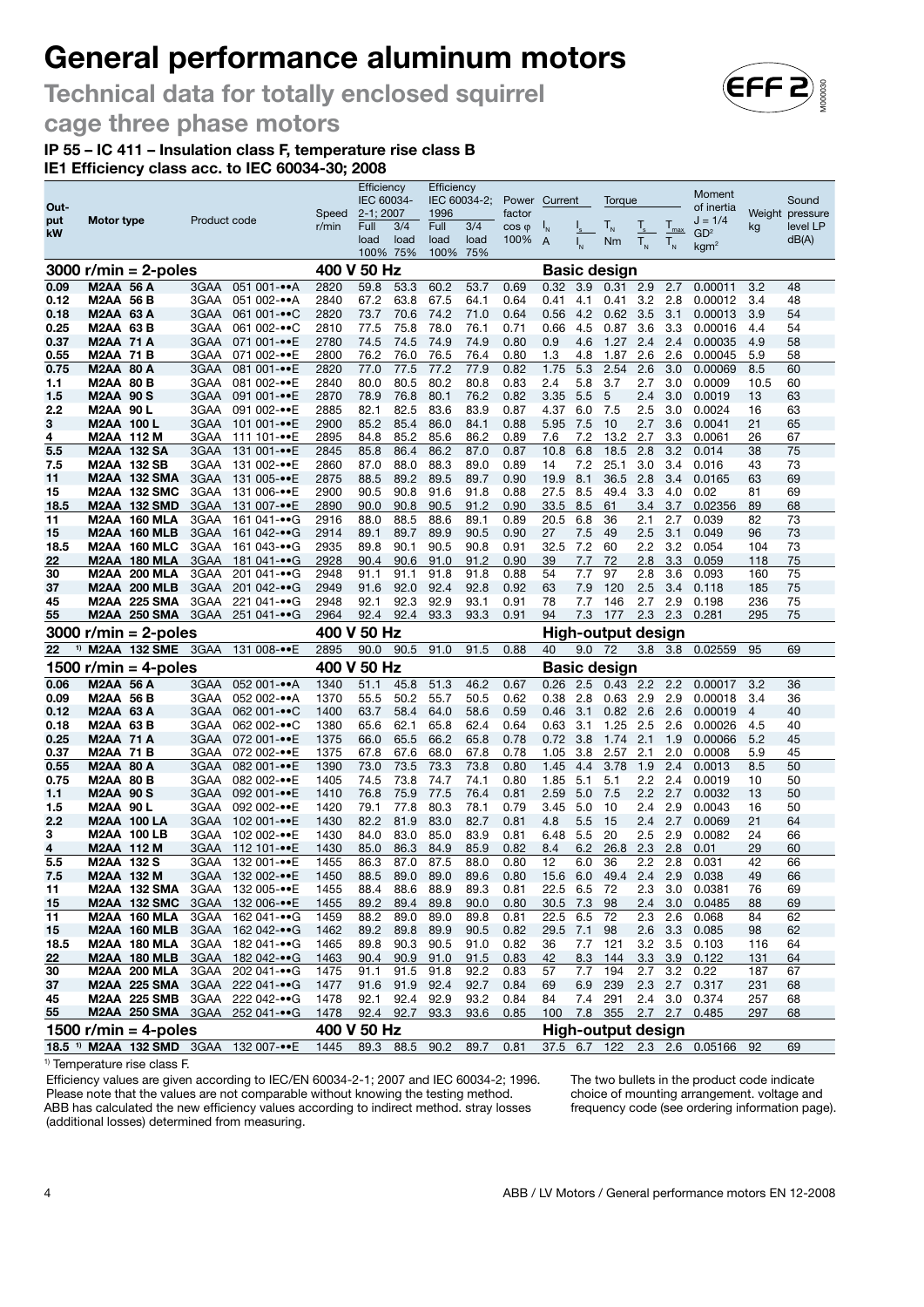# **Technical data for totally enclosed squirrel**

# **cage three phase motors**

# **IP 55 – IC 411 – Insulation class F, temperature rise class B**

**IE1 Efficiency class acc. to IEC 60034-30; 2008**

| Out-      |                   |                      | Product code |                             | Speed       | Efficiency<br>IEC 60034-<br>$2 - 1$ ; 2007 |      | 1996 | Efficiency<br>IEC 60034-2: |                | Current<br>Power |     | Torque              |                         |                   | Moment<br>of inertia         | Weight | Sound<br>pressure |
|-----------|-------------------|----------------------|--------------|-----------------------------|-------------|--------------------------------------------|------|------|----------------------------|----------------|------------------|-----|---------------------|-------------------------|-------------------|------------------------------|--------|-------------------|
| put<br>kW | Motor type        |                      |              |                             | r/min       | Full                                       | 3/4  | Full | 3/4                        | $\cos \varphi$ | $I_{N}$          |     | $\mathbf{I}_{N}$    | $T_{\rm s}$             | ' max             | $J = 1/4$<br>GD <sup>2</sup> | kg     | level LP          |
|           |                   |                      |              |                             |             | load                                       | load | load | load                       | 100%           | $\overline{A}$   |     | <b>Nm</b>           | $\mathsf{T}_{_{\sf N}}$ | ${\sf T}_{\sf N}$ | kgm <sup>2</sup>             |        | dB(A)             |
|           |                   |                      |              |                             | 400 V 50 Hz | 100%                                       | 75%  | 100% | 75%                        |                |                  |     |                     |                         |                   |                              |        |                   |
|           |                   | 1000 r/min = 6-poles |              |                             |             |                                            |      |      |                            |                |                  |     | <b>Basic design</b> |                         |                   |                              |        |                   |
| 0.09      | <b>M2AA 63 A</b>  |                      | 3GAA         | 063 001- $\bullet$ C        | 910         | 47.1                                       | 42.5 | 47.4 | 42.7                       | 0.56           | 0.51             | 2.1 | 0.95                | 2.1                     | 2.1               | 0.0002                       | 4      | 38                |
| 0.12      | <b>M2AA 63 B</b>  |                      | 3GAA         | 063 002- $\bullet$ C        | 910         | 57.5                                       | 54.0 | 57.8 | 54.4                       | 0.58           | 0.54             | 2.1 | 1.27                | 2.1                     | 2.1               | 0.00027                      | 4.5    | 38                |
| 0.18      | <b>M2AA 71 A</b>  |                      | 3GAA         | 073 001- $\bullet\bullet$ E | 870         | 55.3                                       | 54.7 | 55.6 | 54.9                       | 0.74           | 0.65             | 2.7 | 1.98                | 1.9                     | 1.9               | 0.00092                      | 5.5    | 42                |
| 0.25      | <b>M2AA 71 B</b>  |                      | 3GAA         | 073 002- $\bullet\bullet$ E | 875         | 57.8                                       | 57.2 | 58.2 | 57.7                       | 0.72           | 0.9              | 2.9 | 2.73                | 2.3                     | 2.3               | 0.0012                       | 6.5    | 42                |
| 0.37      | <b>M2AA 80 A</b>  |                      | 3GAA         | 083 001- $\bullet$ E        | 910         | 67.0                                       | 66.5 | 67.2 | 66.7                       | 0.75           | 1.1              | 3.6 | 3.88                | 1.8                     | 2.2               | 0.002                        | 9      | 47                |
| 0.55      | <b>M2AA 80 B</b>  |                      | 3GAA         | 083 002- $\cdot$ •E         | 910         | 70.0                                       | 69.3 | 70.2 | 69.5                       | 0.74           | 1.6              | 3.5 | 5.77                | 2.0                     | 2.1               | 0.0026                       | 10     | 47                |
| 0.75      | <b>M2AA 90 S</b>  |                      | 3GAA         | 093 001- $\cdot$ E          | 930         | 70.2                                       | 69.8 | 71.5 | 70.7                       | 0.67           | 2.36             | 4.0 | 7.5                 | 1.9                     | 2.3               | 0.0032                       | 13     | 44                |
| 1.1       | <b>M2AA 90 L</b>  |                      | 3GAA         | 093 002- $\bullet\bullet$ E | 930         | 73.4                                       | 71.7 | 74.4 | 72.5                       | 0.69           | 3.25             | 4.0 | 11                  | 2.1                     | 2.4               | 0.0043                       | 16     | 44                |
| 1.5       | <b>M2AA 100 L</b> |                      | 3GAA         | 103 001- $\bullet\bullet$ E | 950         | 78.8                                       | 76.3 | 80.0 | 77.0                       | 0.71           | 3.92             | 4.5 | 15                  | 1.9                     | 2.3               | 0.0082                       | 23     | 49                |
| 2.2       |                   | <b>M2AA 112 M</b>    | 3GAA         | 113 101-••E                 | 950         | 79.3                                       | 79.7 | 80.1 | 80.2                       | 0.67           | 5.9              | 4.6 | 22.1                | 2.4                     | 2.8               | 0.01                         | 28     | 54                |
| 3         | M2AA              | <b>132 S</b>         | 3GAA         | 133 001- $\bullet\bullet$ E | 960         | 82.5                                       | 82.8 | 84.5 | 84.6                       | 0.71           | 7.6              | 4.3 | 29.8                | 1.8                     | 2.4               | 0.031                        | 39     | 57                |
| 4         | M2AA              | 132 MA               | 3GAA         | 133 002- $\bullet\bullet$ E | 960         | 83.1                                       | 82.9 | 85.5 | 85.7                       | 0.75           | 9.2              | 5.1 | 39.7                | 2.0                     | 2.7               | 0.038                        | 46     | 61                |
| 5.5       |                   | <b>M2AA 132 MB</b>   | 3GAA         | 133 003-••E                 | 955         | 84.0                                       | 84.5 | 86.0 | 86.3                       | 0.75           | 12.8             | 5.3 | 55                  | 2.2                     | 2.6               | 0.045                        | 54     | 57                |
| 7.5       | M2AA              | <b>160 MLA</b>       | 3GAA         | 163 041- $\bullet$ G        | 968         | 85.4                                       | 86.3 | 86.7 | 87.6                       | 0.77           | 16.1             | 6.4 | 74                  | 1.8                     | 3.0               | 0.071                        | 84     | 61                |
| 11        | M2AA              | <b>160 MLB</b>       | 3GAA         | 163 042- $\bullet$ G        | 968         | 87.0                                       | 87.7 | 88.1 | 88.8                       | 0.77           | 23.5             | 7.3 | 109                 | 2.1                     | 3.4               | 0.102                        | 110    | 61                |
| 15        | M2AA              | <b>180 MLA</b>       | 3GAA         | 183 041- $\bullet$ G        | 968         | 88.1                                       | 88.6 | 89.5 | 90.0                       | 0.75           | 32.5             | 7.7 | 148                 | 2.3                     | 3.8               | 0.139                        | 137    | 61                |
| 18.5      | M2AA              | <b>200 MLA</b>       | 3GAA         | 203 041- $\bullet$ G        | 975         | 89.1                                       | 90.0 | 90.5 | 91.4                       | 0.77           | 38.5             | 5.9 | 181                 | 1.9                     | 2.5               | 0.218                        | 186    | 65                |
| 22        |                   | <b>M2AA 200 MLB</b>  | 3GAA         | 203 042-••G                 | 969         | 89.3                                       | 90.5 | 90.5 | 91.7                       | 0.76           | 46.5             | 5.4 | 217                 | 1.8                     | 2.3               | 0.218                        | 198    | 65                |
| 30        | M2AA              | <b>225 SMA</b>       | 3GAA         | $223041 - \cdot G$          | 985         | 90.6                                       | 91.0 | 91.9 | 92.3                       | 0.83           | 57               | 7.0 | 291                 | 2.4                     | 2.8               | 0.547                        | 257    | 65                |
| 37        | M2AA              | <b>250 SMA</b>       | 3GAA         | 253 041-••G                 | 985         | 91.2                                       | 91.6 | 92.4 | 92.8                       | 0.82           | 71               | 6.7 | 359                 | 2.3                     | 2.7               | 0.728                        | 291    | 65                |
|           |                   |                      |              |                             |             |                                            |      |      |                            |                |                  |     |                     |                         |                   |                              |        |                   |

<sup>1)</sup> Temperature rise class F.

Efficiency values are given according to IEC/EN 60034-2-1; 2007 and IEC 60034-2; 1996. Please note that the values are not comparable without knowing the testing method. ABB has calculated the new efficiency values according to indirect method. stray losses (additional losses) determined from measuring.

The two bullets in the product code indicate choice of mounting arrangement. voltage and frequency code (see ordering information page).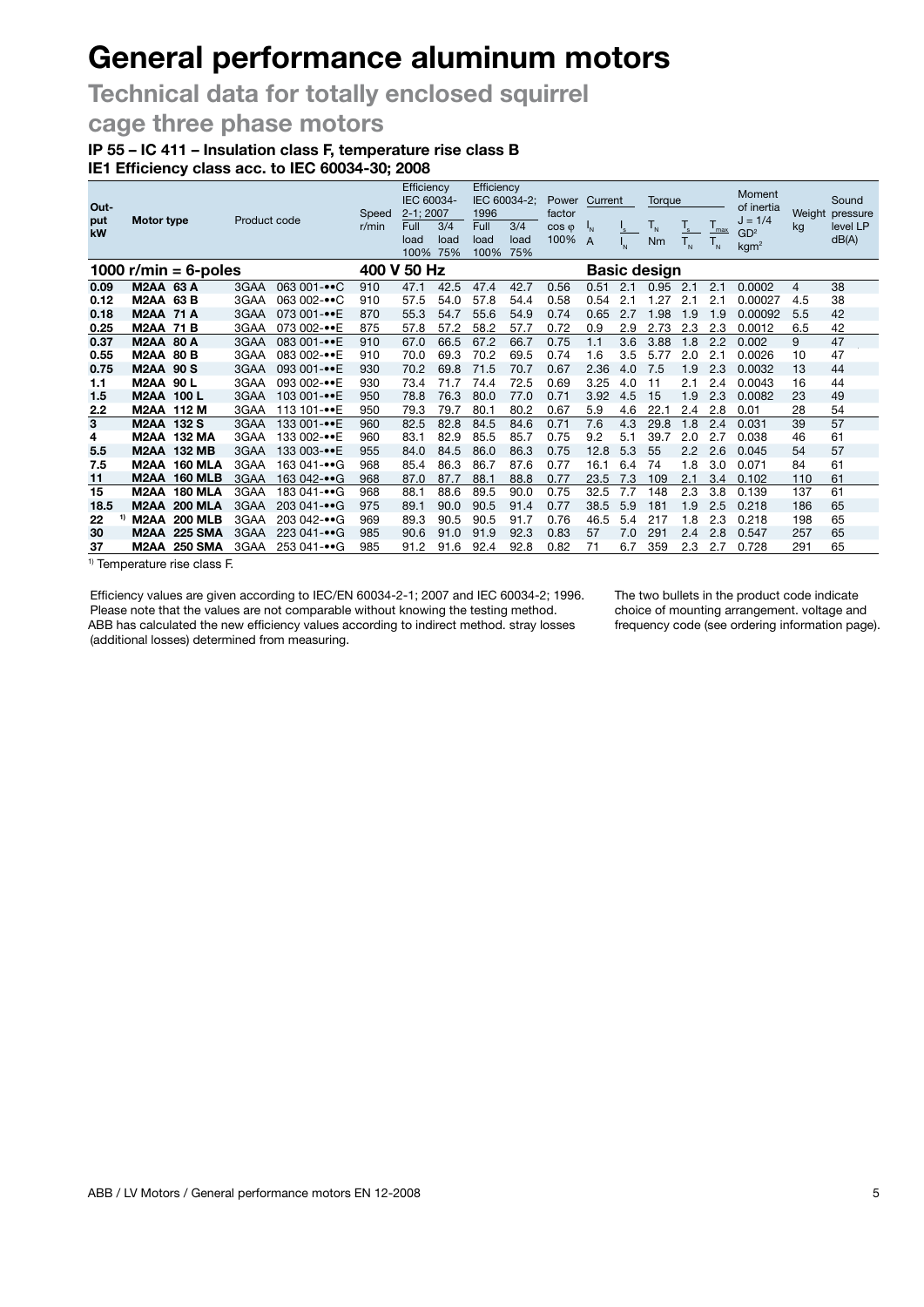The following variant codes are available as modification from stocked motor, availability may be dependent on the frame size. More information from ABB.

| Code                 | Variant                                                                                                                                  |
|----------------------|------------------------------------------------------------------------------------------------------------------------------------------|
|                      | <b>Bearings and Lubrication</b>                                                                                                          |
| 036                  | Transport lock for bearings.                                                                                                             |
| 037                  | Roller bearing at D-end.                                                                                                                 |
| 041                  | Bearings regreasable via grease nipples.                                                                                                 |
| 188                  | 63-series bearings.                                                                                                                      |
|                      | <b>Cooling system</b>                                                                                                                    |
| 053                  | Metal fan cover.                                                                                                                         |
| <b>Drain holes</b>   |                                                                                                                                          |
| 065                  | Plugged existing drain holes.                                                                                                            |
| <b>Earthing Bolt</b> |                                                                                                                                          |
| 067                  | External earthing bolt.                                                                                                                  |
|                      | <b>Heating elements</b>                                                                                                                  |
| 450                  | Heating element, 100-120V.                                                                                                               |
| 451                  | Heating element, 200-240V.                                                                                                               |
|                      | <b>Mounting arrangements</b>                                                                                                             |
| 008                  | IM 2101 foot/flange mounted, IEC flange, from IM 1001 (B34 from B3).                                                                     |
| 009                  | IM 2001 foot/flange mounted, IEC flange, from IM 1001 (B35 from B3).                                                                     |
| 047                  | IM 3601 flange mounted, IEC flange, from IM 3001 (B14 from B5).                                                                          |
| 048                  | IM 3001 flange mounted, IEC flange, from IM 3601 (B5 from B14).                                                                          |
| 066                  | Modified for non-standard mounting position. Specify IM xxxx. Use for all mounting arrangements excluding IM B3 (1001) and IM B5 (3001). |
| 200                  | Flange ring holder.                                                                                                                      |
| 218                  | Flange ring FT 85.                                                                                                                       |
| 219                  | Flange ring FT 100.                                                                                                                      |
| 220                  | Flange ring FF 100.                                                                                                                      |
| 223                  | Flange ring FF 115.                                                                                                                      |
| 224                  | Flange ring FT 115.                                                                                                                      |
| 226                  | Flange ring FF 130.                                                                                                                      |
| 227                  | Flange ring FT 130.                                                                                                                      |
| 233                  | Flange ring FF 165.                                                                                                                      |
| 234                  | Flange ring FT 165.                                                                                                                      |
| 243                  | Flange ring FF 215.                                                                                                                      |
| 244                  | Flange ring FT 215.                                                                                                                      |
| 253                  | Flange ring FF 265.                                                                                                                      |
| 254                  | Flange ring FT 265.                                                                                                                      |
| <b>Protection</b>    |                                                                                                                                          |
| 005                  | Metal protective roof, vertical motor, shaft down.                                                                                       |
|                      | Rating & instruction plates                                                                                                              |
| 002                  | Restamping voltage, frequency and output, continuous duty.                                                                               |
|                      | <b>Stator winding temperature sensors</b>                                                                                                |
| 121                  | Bimetal detectors, break type (NCC), (3 in series), 130°C, in stator winding.                                                            |
| 122                  | Bimetal detectors, break type (NCC), (3 in series), 150°C, in stator winding.                                                            |
| 127                  | Bimetal detectors, break type (NCC), (3 in series, 130°C & 3 in series, 150°C), in stator winding.                                       |
| 435                  | PTC - thermistors (3 in series), 130°C, in stator winding.                                                                               |
| 436                  | PTC - thermistors (3 in series), 150°C, in stator winding.                                                                               |
| 441                  | PTC - thermistors (3 in series, 130°C & 3 in series, 150°C), in stator winding.                                                          |
| <b>Terminal box</b>  |                                                                                                                                          |
| 230                  | Standard metal cable glands.                                                                                                             |
| 375                  | Standard plastic cable gland                                                                                                             |
| <b>Testing</b>       |                                                                                                                                          |
| 140                  | Test confirmation.                                                                                                                       |
| 145                  | Type test report from a catalogue motor, 400V 50Hz.                                                                                      |
| 148                  | Routine test report.                                                                                                                     |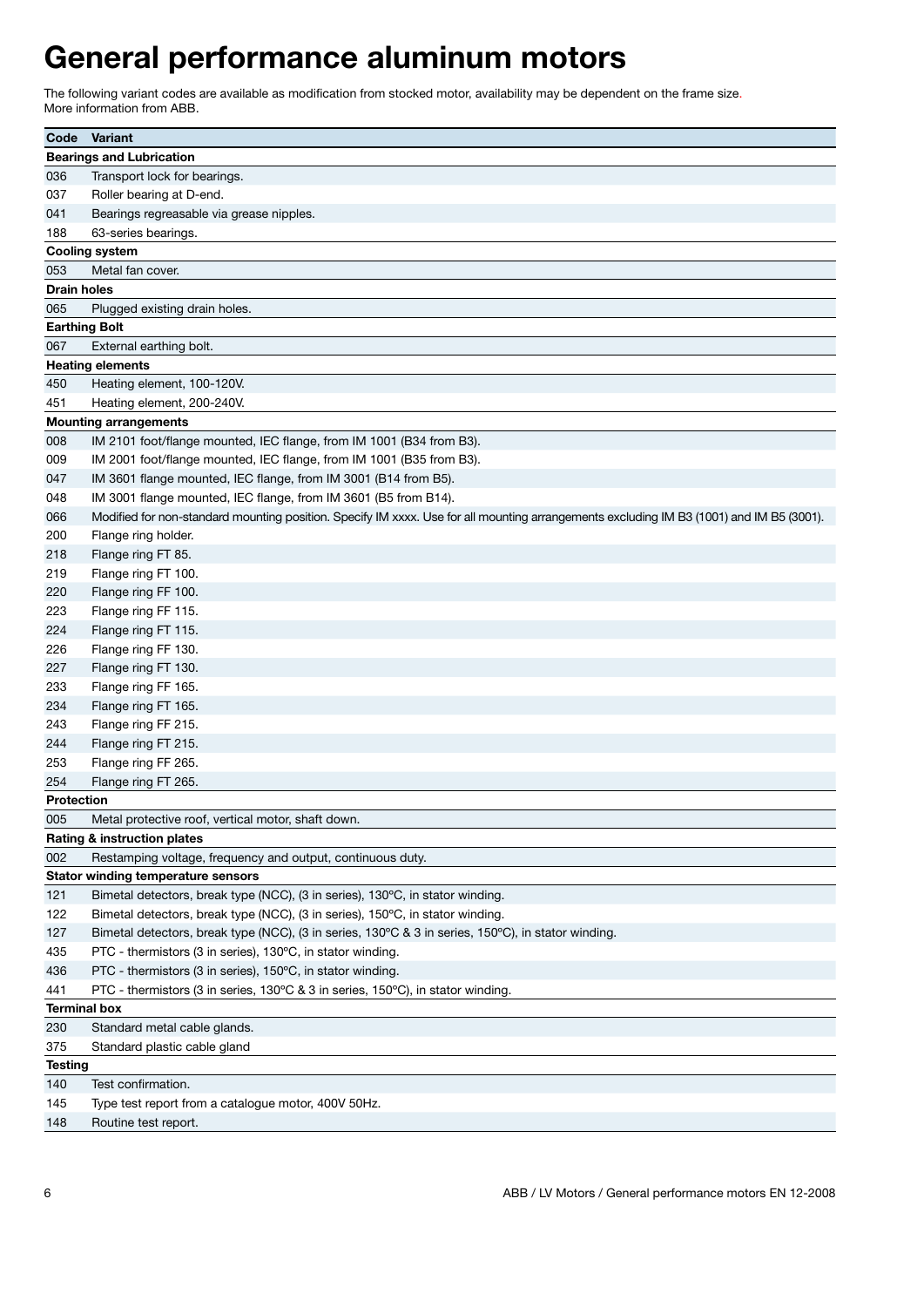# **Dimension drawings**

# **Foot-mounted motor IM1001, B3**



# **Flange-mounted motor IM 3001, B5**



|              |               |                          |       |                          | IM 1001, IM B3 and IM 3001, IM B5 |                          |                |         |                          |         |     | IM 1001, IM B3 |                          |     |           |      |     |     | IM 3001, IM B5 |     |                |
|--------------|---------------|--------------------------|-------|--------------------------|-----------------------------------|--------------------------|----------------|---------|--------------------------|---------|-----|----------------|--------------------------|-----|-----------|------|-----|-----|----------------|-----|----------------|
| <b>Motor</b> |               |                          |       |                          |                                   |                          |                |         |                          |         |     |                |                          |     |           |      |     |     |                |     |                |
| size         | D             |                          | GA    |                          | F                                 |                          | E              |         | L max                    |         |     |                |                          |     |           |      |     |     |                |     |                |
|              | poles         |                          | poles |                          | poles                             |                          | poles          |         | poles                    |         | Α   | B              | B'                       | C   | HD        | Κ    | H   | M   | N              | P   | S              |
|              | $\mathcal{P}$ | $4 - 6$                  | 2     | $4 - 6$                  | 2                                 | $4 - 6$                  | $\overline{2}$ | $4 - 6$ | 2                        | $4 - 6$ |     |                |                          |     |           |      |     |     |                |     |                |
| 56           | 9             | 9                        | 10,2  | 10,2                     | 3                                 | 3                        | 20             | 20      | 197                      | 197     | 90  | 71             | -                        | 36  | 159       | 5,8  | 56  | 100 | 80             | 120 | $\overline{7}$ |
| 63           | 11            | 11                       | 12,5  | 12,5                     | 4                                 | 4                        | 23             | 23      | 214                      | 214     | 100 | 80             | ۰                        | 40  | 171       | 7    | 63  | 115 | 95             | 140 | 10             |
| 71           | 14            | 14                       | 16    | 16                       | 5                                 | 5                        | 30             | 30      | 240                      | 240     | 112 | 90             | $\overline{\phantom{0}}$ | 45  | 180       | 7    | 71  | 130 | 110            | 160 | 10             |
| 80           | 19            | 19                       | 21.5  | 21.5                     | 6                                 | 6                        | 40             | 40      | 265.5                    | 265.5   | 125 | 100            | $\overline{\phantom{a}}$ | 50  | 193.5     | 10   | 80  | 165 | 130            | 200 | 12             |
| 90 S         | 24            | 24                       | 27    | 27                       | 8                                 | 8                        | 50             | 50      | 284,5                    | 284,5   | 140 | 100            | $\sim$                   | 56  | 217       | 10   | 90  | 165 | 130            | 200 | 12             |
| 90 L         | 24            | 24                       | 27    | 27                       | 8                                 | 8                        | 50             | 50      | 309.5                    | 309.5   | 140 | 125            | $\overline{\phantom{a}}$ | 56  | 217       | 10   | 90  | 165 | 130            | 200 | 12             |
| 100          | 28            | 28                       | 31    | 31                       | 8                                 | 8                        | 60             | 60      | 351                      | 351     | 160 | 140            | $\overline{\phantom{a}}$ | 63  | 237       | 12   | 100 | 215 | 180            | 250 | 15             |
| 112          | 28            | 28                       | 31    | 31                       | 8                                 | 8                        | 60             | 60      | 393                      | 393     | 190 | 140            | $\overline{\phantom{a}}$ | 70  | 249       | 12   | 112 | 215 | 180            | 250 | 15             |
| $132^{11}$   | 38            | 38                       | 41    | 41                       | 10                                | 10                       | 80             | 80      | 447                      | 447     | 216 | 140            | 178                      | 89  | 295.5     | 12   | 132 | 265 | 230            | 300 | 14.5           |
| $132^{2}$    | 38            | 38                       | 41    | 41                       | 10                                | 10                       | 80             | 80      | 550                      | 550     | 216 | 140            | 178                      | 89  | 321       | 15   | 132 | 265 | 230            | 300 | 14.5           |
| 160          | 42            | 42                       | 45    | 45                       | 12                                | $12 \overline{ }$        | 110            | 110     | 584                      | 584 3)  | 254 | 210            | 254                      | 108 | 370       | 14.5 | 160 | 300 | 250            | 350 | 19             |
| 180          | 48            | 48                       | 51.5  | 51.5                     | 14                                | 14                       | 110            | 110     | 681                      | 681     | 279 | 241            | 279                      | 121 | 390       | 14.5 | 180 | 300 | 250            | 350 | 19             |
| 200          | 55            | 55                       | 59    | 59                       | 16                                | 16                       | 110            | 110     | 726                      | 726     | 318 | 267            | 305                      | 133 | 425       | 18.5 | 200 | 350 | 300            | 400 | 19             |
| 225 2p       | 55            | $\overline{a}$           | 59    | $\overline{\phantom{a}}$ | 16                                | $\overline{\phantom{0}}$ | 110            |         | 821                      | -       | 356 | 286            | 311                      | 149 | $525^{4}$ | 18   | 225 | 400 | 350            | 450 | 19             |
| 225 4-6p -   |               | 60                       |       | 64                       | -                                 | 18                       |                | 140     | $\overline{\phantom{a}}$ | 851     | 356 | 286            | 311                      | 149 | $525^{4}$ | 18   | 225 | 400 | 350            | 450 | 19             |
| 250 2p       | 60            | $\overline{\phantom{a}}$ | 64    | $\overline{\phantom{a}}$ | 18                                | Ξ.                       | 140            |         | 880                      | ۰       | 406 | 311            | 349                      | 168 | $572^{4}$ | 22   | 250 | 500 | 450            | 550 | 19             |
| 250 4-6p -   |               | 65                       |       | 69                       |                                   | 18                       | $\blacksquare$ | 140     | $\blacksquare$           | 880     | 406 | 311            | 349                      | 168 | 572 4)    | 22   | 250 | 500 | 450            | 550 | 19             |

## **IM 3601, IM B14**

| Motor            | М   | N   | P   | S              |            |                  |
|------------------|-----|-----|-----|----------------|------------|------------------|
| size             |     |     |     |                | Tolerances |                  |
| 56               | 65  | 50  | 80  | M <sub>5</sub> | A.B        | $-0,8$           |
| 63               | 75  | 60  | 90  | M5             | D, DA      | ISO k6           |
| 71               | 85  | 70  | 105 | M6             |            | ISO <sub>m</sub> |
| 80               | 100 | 80  | 120 | M6             | F, FA      | ISO h9           |
| 90               | 115 | 95  | 140 | M8             | н          | $-0,5$           |
| 100              | 130 | 110 | 160 | M8             | Ν          | ISO j6           |
| 112              | 130 | 110 | 160 | M8             | C. CA      | $-0,8$           |
| 132 <sup>1</sup> | 165 | 130 | 200 | M10            |            |                  |
| $132^{2}$        | 165 | 130 | 200 | M10            |            |                  |



- 1) 132 S, SB, SC, M, MA, MC
	- 2) 132 SMA, SMB, SMC, SMD, SME
- 3) 160MLB 6-pole L=681

4) For voltage code S add 32 mm to listed HD-dimension

**Above table gives the main dimensions in mm. For detailed drawings please see our web-pages 'www.abb.com/motors&generators' or contact ABB.**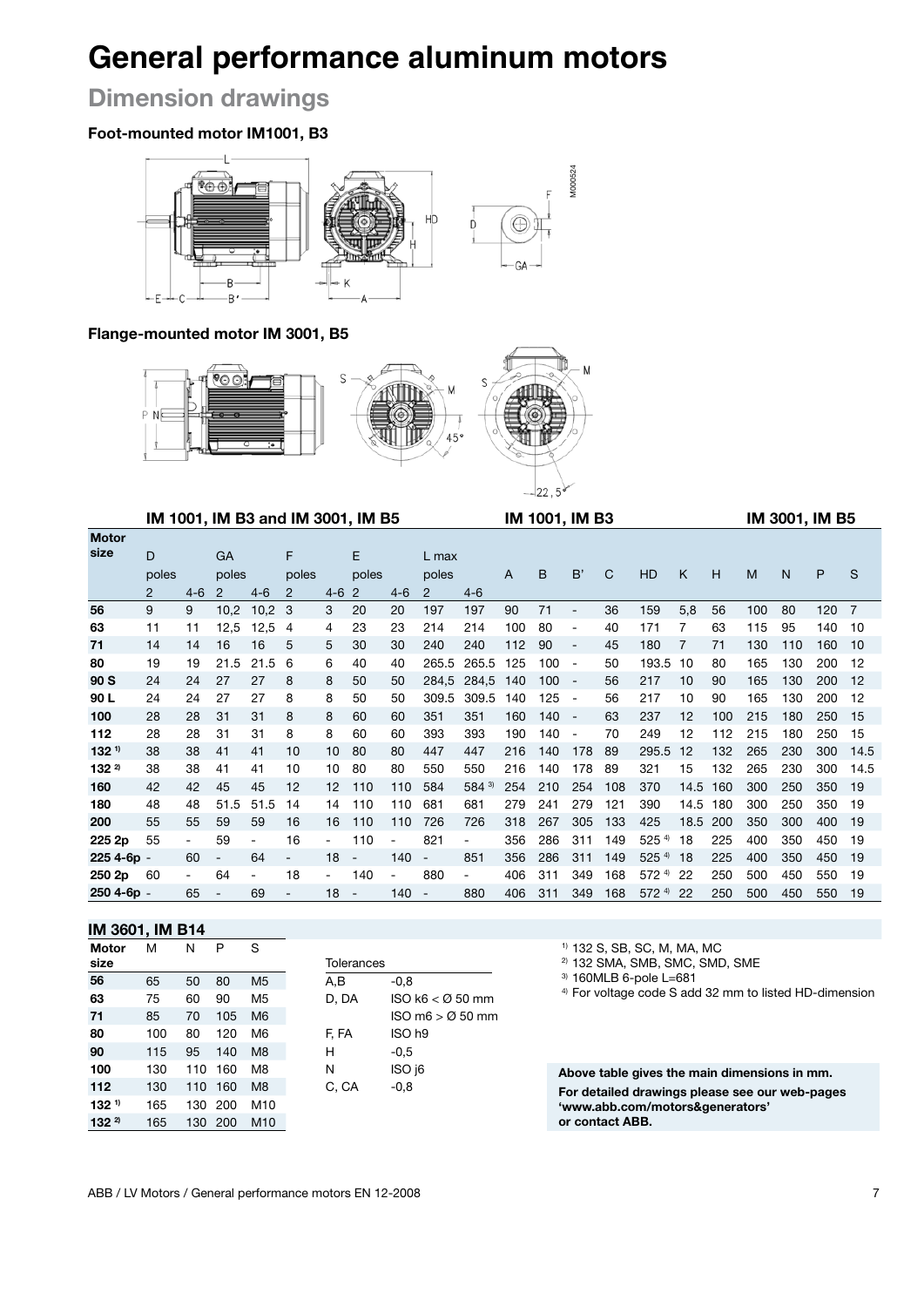# **General performance aluminum motors in brief**

| <b>Motor size</b>                               |                                | 56<br>63                                                                            | 71 | 80                                                                                                    | 90                                      | 100 | 112 | 132                        |  |  |
|-------------------------------------------------|--------------------------------|-------------------------------------------------------------------------------------|----|-------------------------------------------------------------------------------------------------------|-----------------------------------------|-----|-----|----------------------------|--|--|
| <b>Stator</b>                                   | Material                       | Diecast aluminum alloy.                                                             |    |                                                                                                       |                                         |     |     |                            |  |  |
|                                                 | Paint colour<br>shade          |                                                                                     |    | Munsell blue 8B 4.5/3.25 / NCS 4822 B05G / RAL 5014                                                   |                                         |     |     |                            |  |  |
|                                                 | Surface                        | Epoxy polyester powder paint, $\geq 30 \mu m$                                       |    |                                                                                                       |                                         |     |     |                            |  |  |
| Feet                                            | treatment                      | Fixed feet.                                                                         |    |                                                                                                       |                                         |     |     |                            |  |  |
|                                                 | Material                       | Aluminum alloy                                                                      |    |                                                                                                       |                                         |     |     |                            |  |  |
| <b>Bearing end</b>                              | Material                       | Diecast aluminum alloy                                                              |    |                                                                                                       |                                         |     |     |                            |  |  |
| shields                                         | Paint colour<br>shade          | Munsell blue 8B 4.5/3.25 / NCS 4822 B05G                                            |    |                                                                                                       |                                         |     |     |                            |  |  |
|                                                 | Surface<br>treatment           | Epoxy polyester powder paint, $\geq 30 \mu m$                                       |    |                                                                                                       | Polyester powder paint, $\geq 30 \mu m$ |     |     |                            |  |  |
| <b>Bearings</b>                                 | D-end                          |                                                                                     |    | 6201-2Z/C3   6202-2Z/C3   6203-2Z/C3   6204-2Z/C3   6205-2Z/C3   6306-2Z/C3   6306-2Z/C3   6208-2Z/C3 |                                         |     |     |                            |  |  |
|                                                 | $N$ -end                       |                                                                                     |    | 6201-2Z/C3 6201-2Z/C3 6202-2Z/C3 6203-2Z/C3 6204-2Z/C3 6205-2Z/C3 6205-2Z/C3 6206-2Z/C3               |                                         |     |     |                            |  |  |
| <b>Axially-locked</b><br>bearings               |                                | D-end internal retaining ring                                                       |    |                                                                                                       | D-end inner bearing cover               |     |     |                            |  |  |
| <b>Bearing seals</b>   D-end                    |                                | $ V\text{-ring}$                                                                    |    |                                                                                                       |                                         |     |     |                            |  |  |
| Lubrication                                     |                                | Permanently lubricated shielded bearings.<br>Grease temperature range -40 to +160°C |    |                                                                                                       |                                         |     |     |                            |  |  |
| <b>Terminal box</b>                             | Material                       |                                                                                     |    | Diecast aluminum alloy, base integrated with stator.                                                  |                                         |     |     |                            |  |  |
|                                                 | Surface<br>treatment           | Similar to stator.                                                                  |    |                                                                                                       |                                         |     |     |                            |  |  |
|                                                 | Screws                         | Steel 5G, galvanised.                                                               |    |                                                                                                       |                                         |     |     |                            |  |  |
| <b>Connections</b>                              | Knock-out<br>openings          | 1 x M16 x Pg11                                                                      |    | $2 \times (M20 + M20)$                                                                                | $2 \times (M20 + M25)$                  |     |     |                            |  |  |
|                                                 | Max Cu-area<br>mm <sup>2</sup> | $\vert$ 2.5                                                                         |    |                                                                                                       | 6                                       |     |     |                            |  |  |
|                                                 | Terminal box                   | Cable lugs, 6 terminals                                                             |    |                                                                                                       | Screw terminal, 6 terminals             |     |     | Cable lugs,<br>6 terminals |  |  |
| Fan                                             | Material                       | Polypropylene. Reinforced with 20% glass fibre.                                     |    |                                                                                                       |                                         |     |     |                            |  |  |
| Fan cover                                       | Material                       | Polypropylene.                                                                      |    |                                                                                                       |                                         |     |     |                            |  |  |
|                                                 | Paint colour<br>shade          | <b>Black</b>                                                                        |    |                                                                                                       |                                         |     |     |                            |  |  |
| Stator winding   Material                       |                                | Copper.                                                                             |    |                                                                                                       |                                         |     |     |                            |  |  |
|                                                 |                                | Impregnation   Polyester varnish. Tropicalised.                                     |    |                                                                                                       |                                         |     |     |                            |  |  |
|                                                 |                                |                                                                                     |    | Insulation class Insulation class F. Temperature rise class B, unless otherwise stated.               |                                         |     |     |                            |  |  |
| <b>Stator winding</b><br>temperature<br>sensors |                                | Optional.                                                                           |    |                                                                                                       |                                         |     |     |                            |  |  |
| Rotor winding   Material                        |                                | Diecast aluminum.                                                                   |    |                                                                                                       |                                         |     |     |                            |  |  |
| <b>Balancing</b><br>method                      |                                | Half key balancing.                                                                 |    |                                                                                                       |                                         |     |     |                            |  |  |
| <b>Key ways</b>                                 |                                | Closed keyway                                                                       |    |                                                                                                       |                                         |     |     |                            |  |  |
| Heating<br>elements                             | On request                     | 8 W                                                                                 |    | 25 W                                                                                                  |                                         |     |     |                            |  |  |
| <b>Enclosure</b>                                |                                | IP 55.                                                                              |    |                                                                                                       |                                         |     |     |                            |  |  |
| Cooling<br>method                               |                                | IC 411.                                                                             |    |                                                                                                       |                                         |     |     |                            |  |  |
| <b>Drain holes</b>                              |                                | Drain holes with closable plugs, open on delivery.                                  |    |                                                                                                       |                                         |     |     |                            |  |  |
| <b>Lifting lugs</b>                             |                                | Integrated with the stator                                                          |    |                                                                                                       |                                         |     |     |                            |  |  |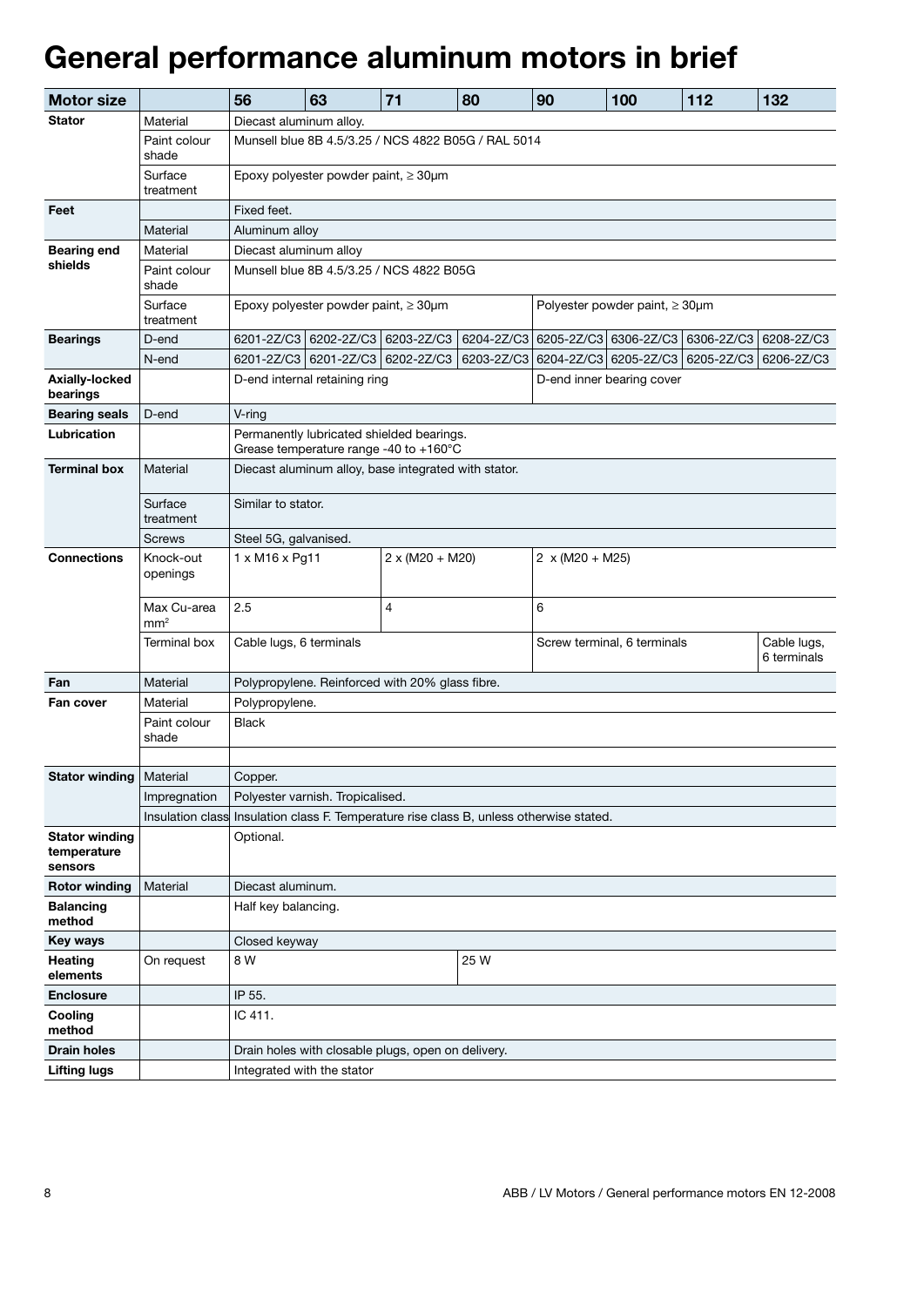# **General performance aluminum motors in brief**

| <b>Size</b>                             | M <sub>2</sub> AA                     | 160                         | 180                                             | 200                                                                    | 225                                                         | 250                               |
|-----------------------------------------|---------------------------------------|-----------------------------|-------------------------------------------------|------------------------------------------------------------------------|-------------------------------------------------------------|-----------------------------------|
| <b>Stator</b>                           | Material                              | Diecast aluminum alloy      |                                                 |                                                                        | Extruded aluminum alloy.                                    |                                   |
|                                         | Paint colour shade                    |                             |                                                 | Munsell blue 8B 4.5/3.25 / NCS 4822 B05G / RAL 5014                    |                                                             |                                   |
|                                         | Surface treatment                     |                             | Polyester powder paint, ≥ 100µm                 |                                                                        |                                                             |                                   |
| Feet                                    |                                       |                             | Bolt on feet, bolted to the stator.             |                                                                        |                                                             |                                   |
|                                         | Material                              | Aluminum alloy              |                                                 | Cast iron                                                              |                                                             |                                   |
| <b>Bearing end shields</b>              | Material                              |                             | Cast iron EN-GJL-200/GG 20/GRS 200              |                                                                        |                                                             |                                   |
|                                         | Paint colour shade                    |                             | Munsell blue 8B 4.5/3.25 / NCS 4822 B05G        |                                                                        |                                                             |                                   |
|                                         | Surface treatment                     |                             | Two-pack epoxy pain paint, ≥ 100µm              |                                                                        |                                                             |                                   |
| <b>Bearings</b>                         | $D$ -end                              | 6209-2Z/C3                  | 6210-2Z/C3                                      | 6212-2Z/C3                                                             | 6213-2Z/C3                                                  | 6215-2Z/C3                        |
|                                         | N-end                                 | 6209-2Z/C3                  | 6209-2Z/C3                                      | 6209-2Z/C3                                                             | 6210-2Z/C3                                                  | 6212-2Z/C3                        |
| Axially-locked                          | Inner bearing cover                   | D-end                       |                                                 |                                                                        |                                                             |                                   |
| <b>Bearing seals</b>                    |                                       | Axial seal                  |                                                 |                                                                        |                                                             |                                   |
| Lubrication                             |                                       | Wide temperature grease.    | Permanently lubricated shielded bearings.       |                                                                        |                                                             |                                   |
| <b>Terminal box</b>                     | Material                              |                             |                                                 | Diecast aluminum alloy, base integrated with stator.                   | stator.                                                     | Deep-drawn steel sheet, bolted to |
|                                         | Surface treatment                     |                             | Polyester powder paint, ≥ 100µm                 |                                                                        | Phosphated. Polyester paint.                                |                                   |
|                                         | Screws                                |                             | Steel 8.8, zinc electroplated and chromated     |                                                                        |                                                             |                                   |
| <b>Connections</b>                      | Knock-out openings<br>Flange-openings |                             | $(2 \times M40 + M16) + (2 \times M40)$         |                                                                        | 2 x FL13, 2 x M40<br>2 x FL 21, 2 x M63<br>(voltage code S) |                                   |
|                                         | Max Cu-area mm <sup>2</sup>           | 35                          |                                                 |                                                                        | 70                                                          |                                   |
|                                         | Terminal box                          |                             |                                                 | 6 terminals for connection with cable lugs (not included)              |                                                             |                                   |
|                                         | Screws                                | M <sub>6</sub>              |                                                 |                                                                        | M10                                                         |                                   |
| Fan                                     | Material                              |                             | Polypropylene. Reinforced with 20% glass fibre. |                                                                        |                                                             |                                   |
| Fan cover                               | Material                              | Hot dip galvanized steel    |                                                 |                                                                        |                                                             |                                   |
|                                         | Paint colour shade                    | <b>Black, NCS 8801-B09G</b> |                                                 |                                                                        |                                                             |                                   |
|                                         | Surface treatment                     |                             | Polyester powder paint, $\geq 100 \mu m$        |                                                                        |                                                             |                                   |
| <b>Stator winding</b>                   | Material                              | Copper.                     |                                                 |                                                                        |                                                             |                                   |
|                                         | Impregnation                          |                             | Polyester varnish. Tropicalised.                |                                                                        |                                                             |                                   |
|                                         | Insulation class                      |                             |                                                 | Insulation class F. Temperature rise class B, unless otherwise stated. |                                                             |                                   |
| Stator winding tempera-<br>ture sensors |                                       | Optional.                   |                                                 |                                                                        |                                                             |                                   |
| <b>Rotor winding</b>                    | Material                              | Diecast aluminum.           |                                                 |                                                                        |                                                             |                                   |
| <b>Balancing method</b>                 |                                       | Half key balancing.         |                                                 |                                                                        |                                                             |                                   |
| <b>Key ways</b>                         |                                       | Closed keyway               |                                                 |                                                                        |                                                             |                                   |
| <b>Heating elements</b>                 | On request                            | 25 W                        |                                                 | 50 W                                                                   |                                                             |                                   |
| <b>Enclosure</b>                        |                                       | IP 55.                      |                                                 |                                                                        |                                                             |                                   |
| <b>Cooling method</b>                   |                                       | IC 411.                     |                                                 |                                                                        |                                                             |                                   |
| <b>Drain holes</b>                      |                                       |                             |                                                 | Drain holes with closable plastic plugs, open on delivery.             |                                                             |                                   |
| <b>Lifting lugs</b>                     |                                       | Integrated with the stator  |                                                 |                                                                        | Bolted to the stator                                        |                                   |
|                                         |                                       |                             |                                                 |                                                                        |                                                             |                                   |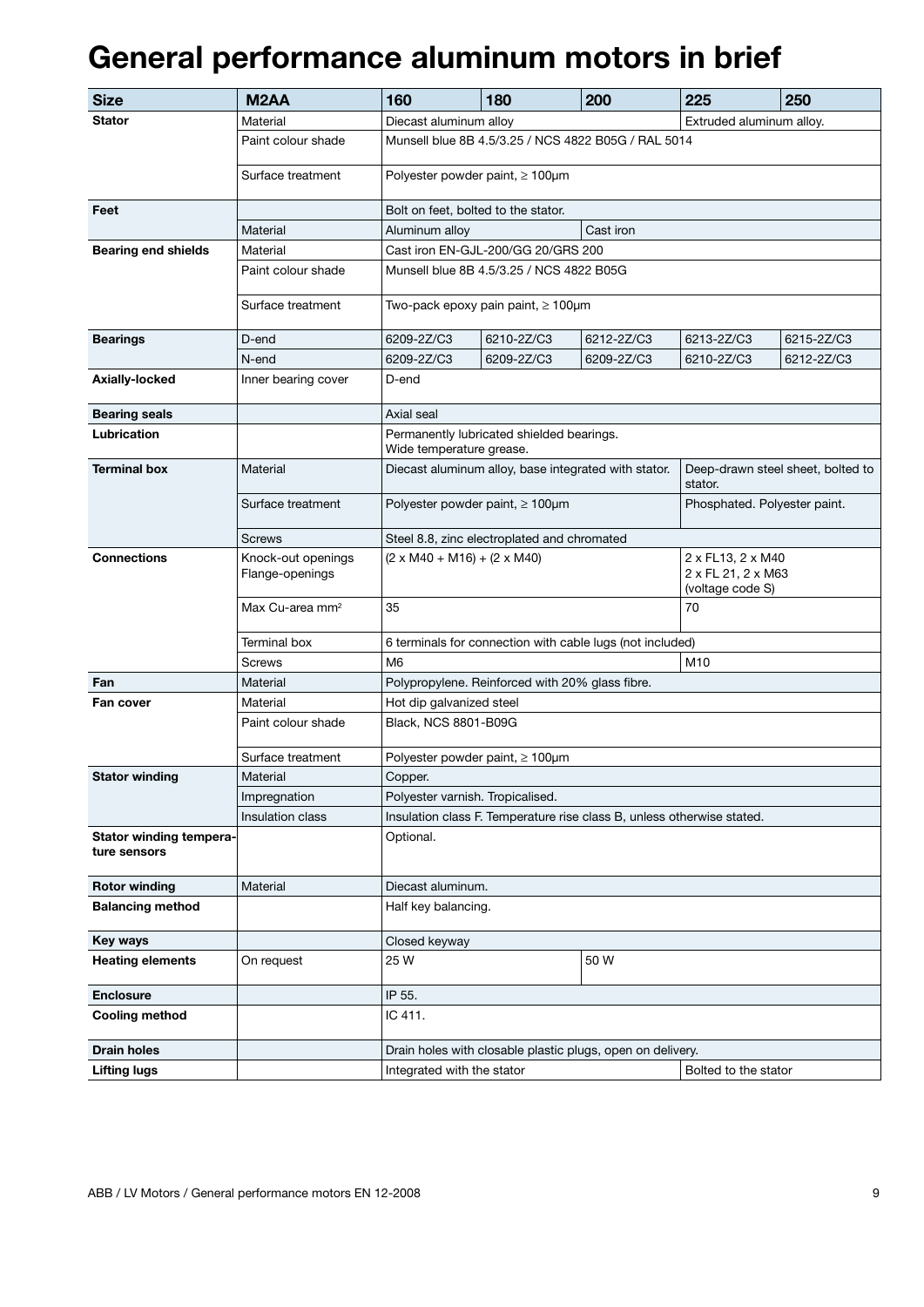# **ABB Motors' total product offer**

ABB offers several comprehensive ranges of AC motors and generators. We manufacture synchronous motors for even the most demanding applications, and a full range of low and high voltage induction motors. Our in-depth knowledge of virtually every type of industrial processing ensures we always specify the best solution for your needs.



# **Low voltage motors and generators**

### **Process performance motors formore demanding applica‑ tions**

- Cast iron motors
- Premium efficiency motors
- NEMA motors

### **Industrial performance motors - flexibility for most customer applications**

- Aluminum motors
- Steel motors
- Cast iron motors

# **General performance motors - out-of-the-box simplicity for**

#### **highvolume customers**

- Aluminum motors
- Cast iron motors

# **High voltage and synchronous motors and generators**

- High voltage cast iron motors
- Induction modular motors
- Slip ring motors
- Motors for hazardous areas

## **Motors for hazardous areas**

- Flameproof motors
- Increased safety motors
- Non-sparking motors
- Dust ignition proof motors

## **Marine motors**

- Aluminum motors
- Steel motors
- Cast iron motors
- Open drip proof motors

– Synchronous motors and generators

– DC motors and generators – Wind turbine generators

– Traction motors

## **Other applications**

- Open drip proof motors
- Global motors
- Brake motors
- Single phase motors
- High ambient motors
- Permanent magnet motors
- High speed motors
- Wind turbine generators
- Smoke venting motors
- Water cooled motors
- Motors for roller table drives
- Servomotors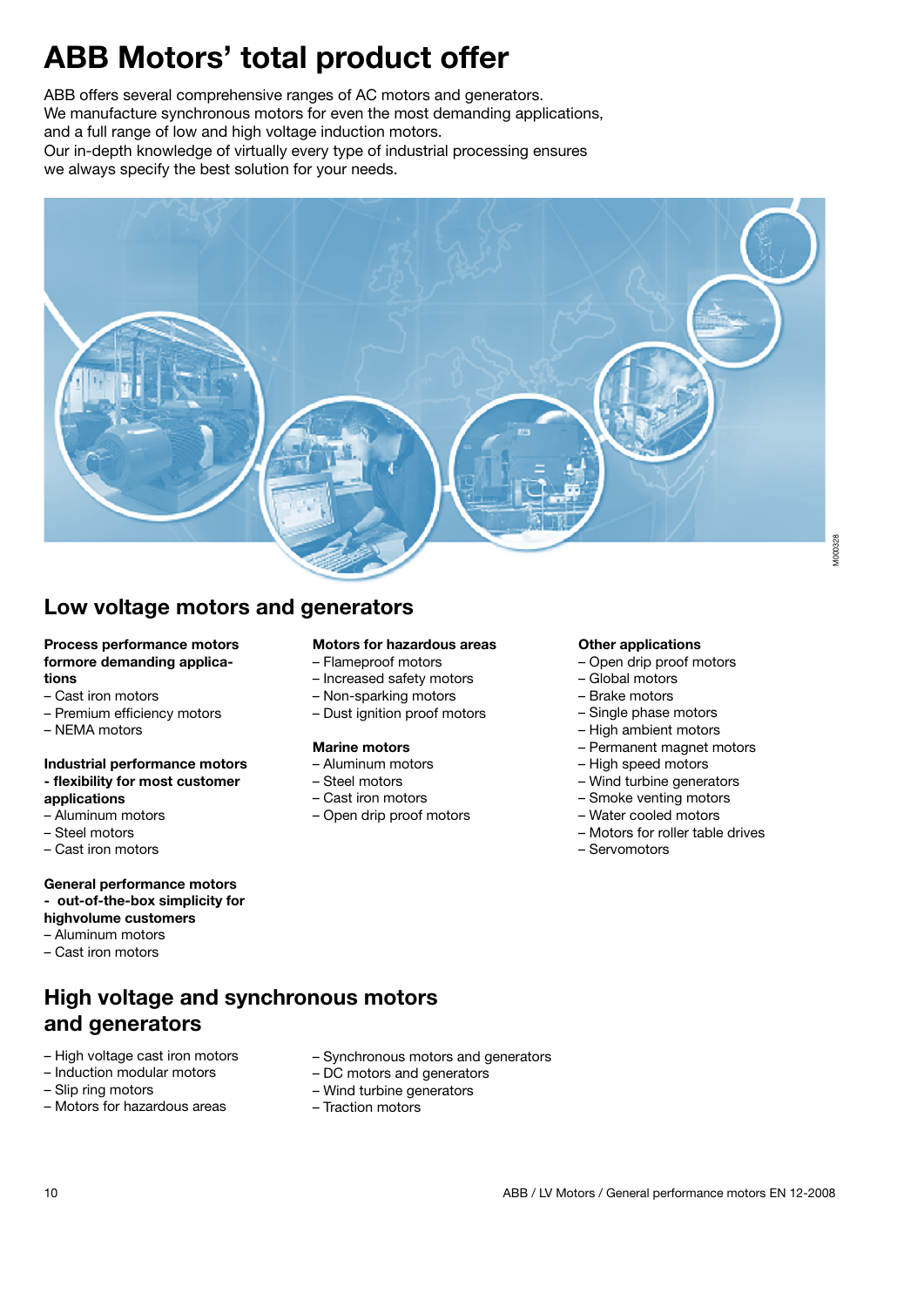# **Visit our web site**

**www.abb.com/motors&generators**